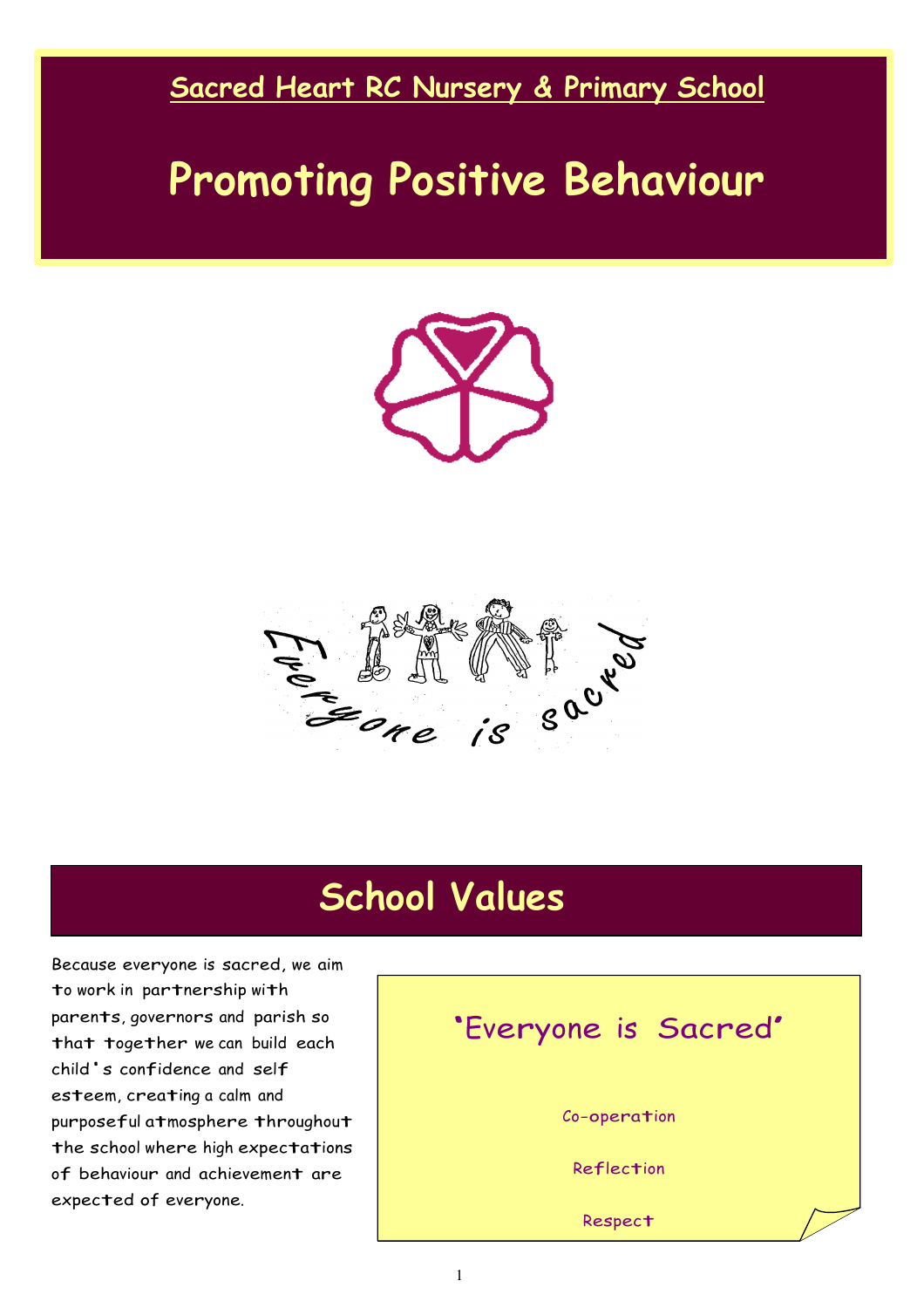### **Rewards**

The vast majority of pupils are extremely well behaved ALL of the time. They are rewarded through positive comments, house points, Good Work Assembly certificates, stars and visits to the Head teacher and texts home.

We also have a formal house point system in place which rewards:

Exceptional effort Good progress

 $\Box$  High quality work  $\Box$  Completing homework

Good behaviour

(an effort to improve, being a positive role model, good participation)

House points are tallied up once a term and there are rewards to be earned. Each child is allocated to a house; their house points are added to the team's total. The house with the most points receives a reward at the end of each term. Children can earn awards for the individual house points they earn.

#### **Individual House Points**

150 house points = bronze award.

- 250 house points = silver award and school pen
- 500 house points = gold award & golden star badge

# **Certificates**

If a child has made a particularly good effort with their work, acted as a good role model, produced excellent writing or done something extra special during the week, we will send a Head teacher's letter home to tell parents that their child is to receive a certificate during that week's Good Work Assembly which is held every Friday at 9am.

Each half term the school will have a special Good Work Assembly and award Gold, Silver and Bronze certificates. At this assembly we celebrate the good work of a number of children who have worked consistently well over the whole half term.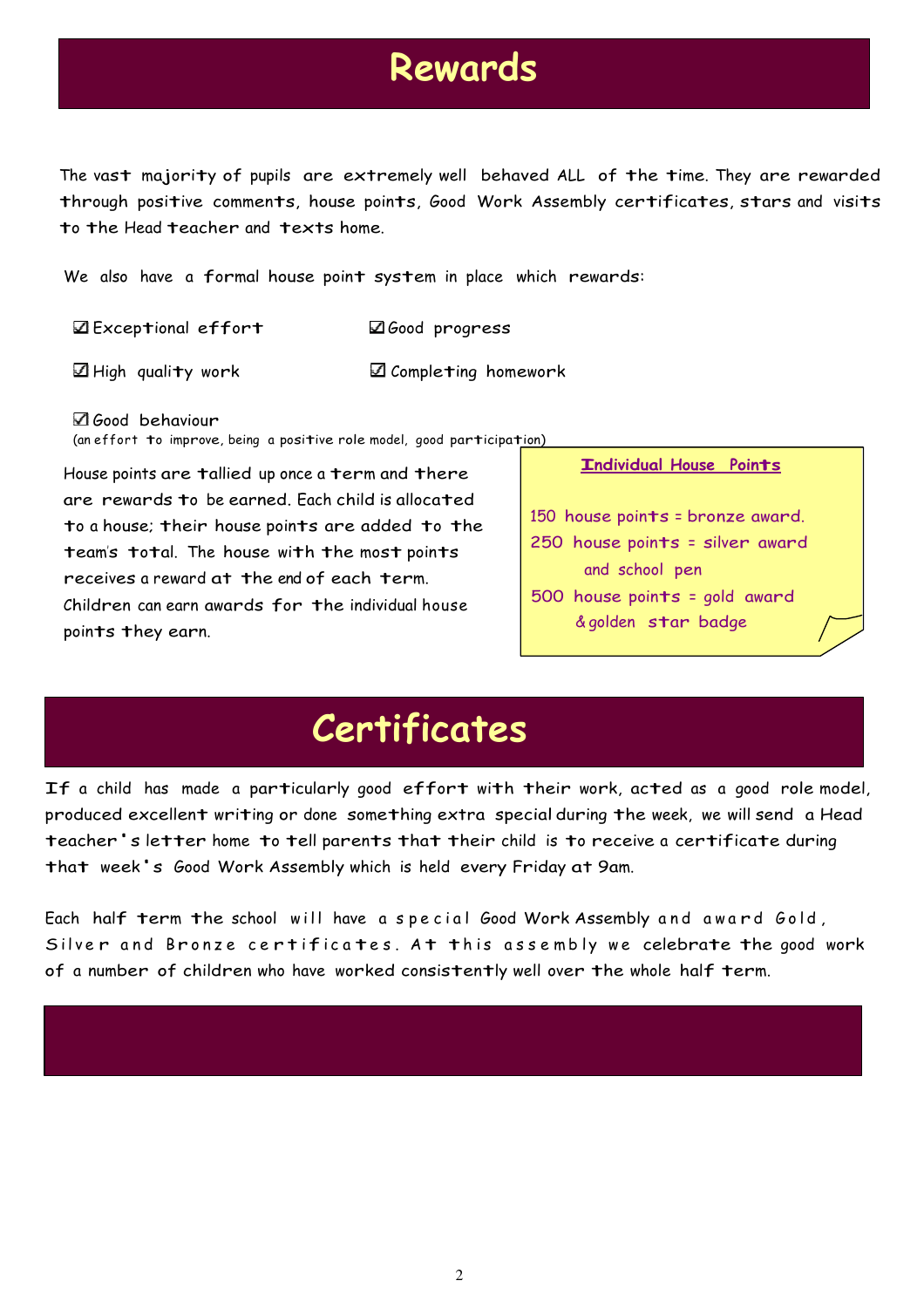# **Star Students**

At the end of each week, children with 'star' behaviour, i.e. have remained on green all week and there fore have received no warnings, are given a golden star sticker as a reward. This is stuck onto a collection card or into class book.

At the end of each HALF term, children who have collected a certain amount of STARS receive a reward for their behaviour and effort. Children who have been unable to collect the required amount of gold stars take part in an afternoon of reflection led by our Pastoral Lead.

### **Consequences**

If a child makes a wrong choice with regards to their behaviour they will be reminded about the school rules and our expectations. If the behaviour continues then the following system of sanctions is followed:

1st warning-a verbal warning is given to the child explaining why the behaviour is unacceptable and their name is moved from green to amber.

2nd warning—a second verbal warning is once again given explaining why the behaviour is unacceptable and their name is moved to red.

3rd warning—a third warning means they are moved to an area of the classroom designated as a 'time out' space where they are expected to continue with their work for an acceptable period of time. A place will be allocated on the playground for when this happens during <sup>a</sup> break/lunch time.

After the third warning if a child continues to misbehave the child is told they will be in the reflection area of the Jubilee Lodge room on the following Monday or Thursday lunchtime. A letter will be sent to the parents/carers explaining why their child is having time in the reflection room so that parents can discuss the reason with their child. This will be recorded in the class behaviour book.

Once a child has spent more than five playtimes in the reflection room, within a half term period, they will be sent to their partner classroom or the time-out space with work for the following day/s. However when an immediate response is needed to ensure the class learning environment remains calm a child may be moved directly to the partner class and Mrs. Brown, Mrs. Day or Mrs. Nott informed. In both instances Mrs. Brown may contact the parents and arrange a meeting with the child, parents, class teacher and SENCo. A positive behaviour contract will be drawn up. After a month this contract will be reviewed by all people involved or sooner if the inappropriate behaviour continues. Support from outside agencies may be sought to work with parents and school in order to bring about positive change. We hope by working closely with parents and carers any further fixed or permanent exclusions can be avoided.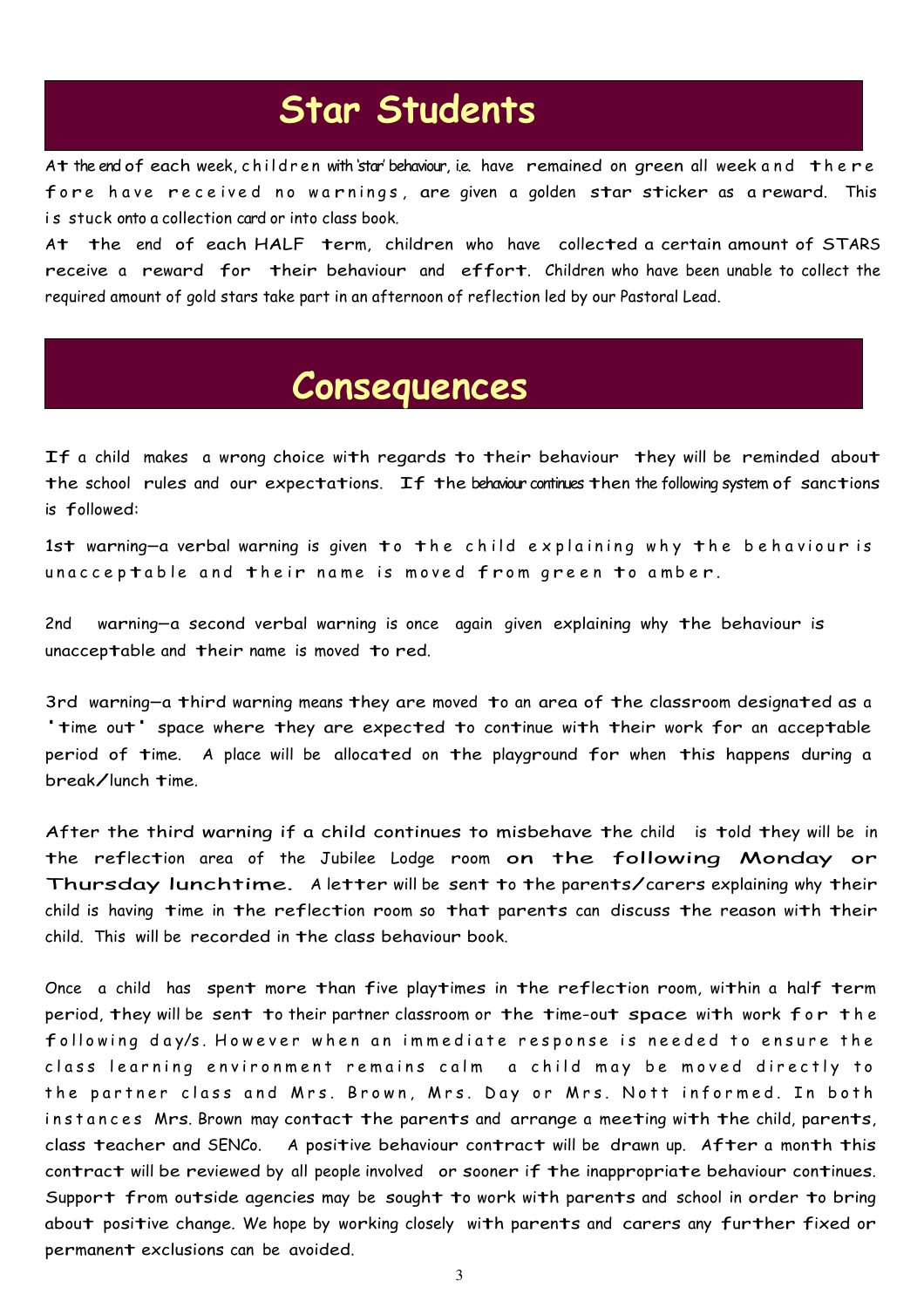The principle behind this system is that the child has plenty of opportunities to reflect upon and modify their behaviour whilst the disruption to other pupils is minimized.

In certain circumstances individual children will be issued with a 'Behaviour Report Record'. This will be reviewed daily and gives the child the opportunity to regulate and score their own behaviour.

The partner classrooms are: Year One - Year Five Year Two -Year Four Year Three-Year Six